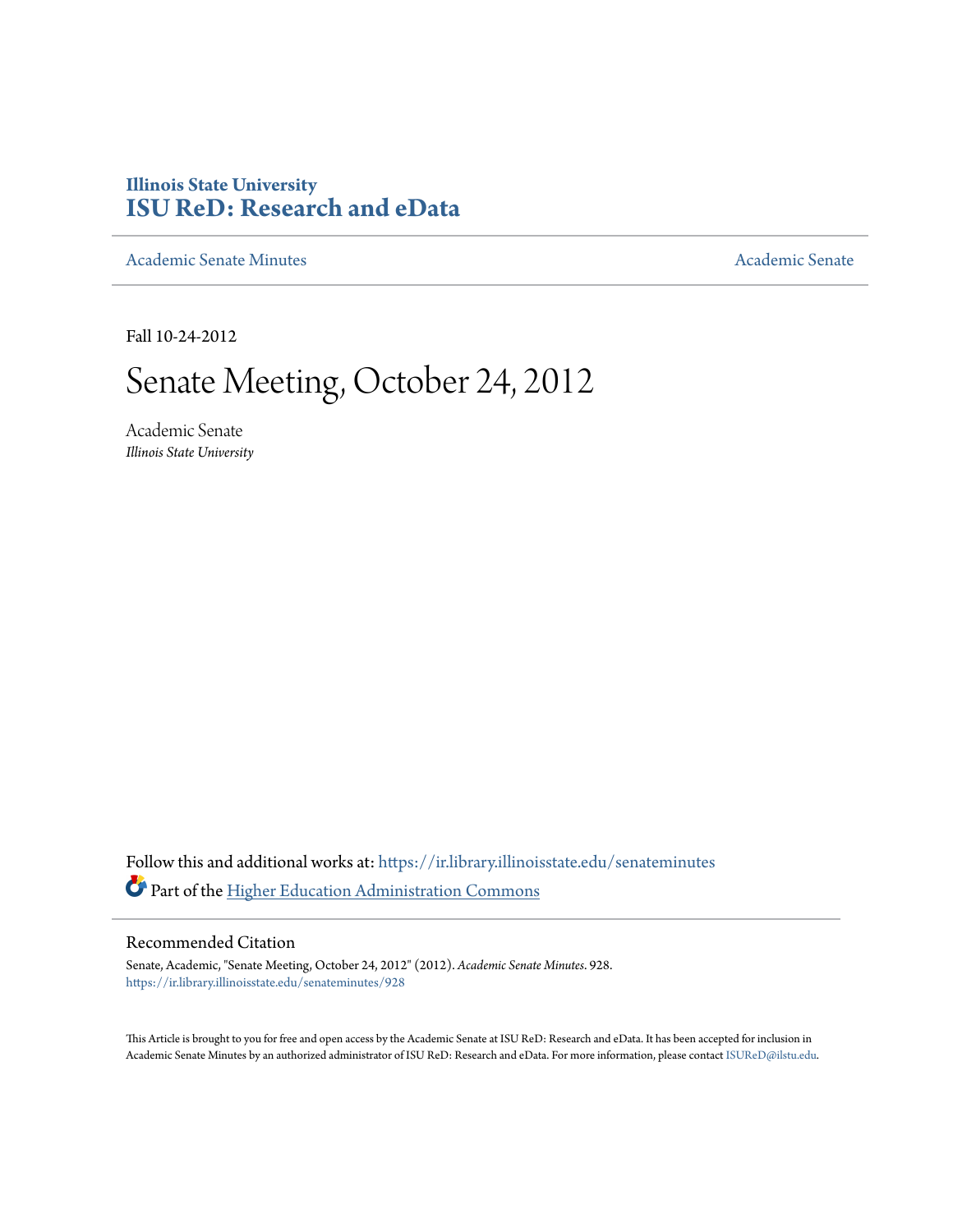### **Academic Senate Minutes Wednesday, October 24, 2012 (Approved)**

#### *Call to Order*

Senate Chairperson Dan Holland called the meeting to order.

### *Roll Call*

Senate Secretary Susan Kalter called the roll and declared a quorum.

### *Approval of Minutes of October 10, 2012*

**Motion XLIV-19:** By Senator Fazel, seconded by Senator Hoelscher, to approve the Academic Senate Minutes of October 10, 2012. The motion was unanimously approved.

### *Presentation: Diversity Report (Jonathan Rosenthal/EMAS)*

#### *09.21.12.01 "Recruitment and Retention of Students from Groups Traditionally Underrepresented in Higher Education"*

**Associate Provost Rosenthal**: Following my usual format, the first part of the document reports statistical information on students traditionally underrepresented in higher education. The second part reflects EMAS contributions to the 2013 Affirmative Action Report that will be presented to the Board of Trustees this Friday. The full report will be available soon on the Office of Equal Opportunity, Ethics and Access website.

The news on underrepresented students is again very positive this year.

Looking first at students new to campus in 2012, 20.5% of new students in fall 12 were from underrepresented groups versus 18.0% the previous year. The largest increases include an additional 52 Hispanic first-year students (a 23 percent increase from fall 2011) and 39 additional African American transfer students (a 51 percent increase). Overall, the number of underrepresented transfer students increased 29% from fall 2011 to fall 2012.

Looking at total enrollment, the campus is more diverse in 2012 than it was in 2011.

In 2012, 3,384 students characterized themselves as non-white versus 3,090 in 2011, a 9.5% one-year increase and a 24.2% two-year increase (over 2,724 students in 2010).

These solid increases reflect, among other things a very good persistence rate. Overall student persistence remained high at 82.3% of all 2011 freshmen returning for their sophomore year. The gap in persistence between total and underrepresented students continues to shrink. Retention of African American students increased slightly to 77.9% from last year's 76.2%; Hispanic retention rates remained comparable to last year's 80.7% at 79.3%.

Overall graduation rates reached an all-time high with 71.0% of the 2006 entering cohort graduating by 2012. Graduation rates for African-American students saw a slight increase while the graduation rate of Hispanic students declined somewhat from last year's record high. There remains a considerable gap between graduation rates of underrepresented students and the overall rate. For the 2006 entering cohort, rates for Hispanic and African-American students were 57.9% and 42.0% respectively. While we can and should do better, we should also remember that these rates compare very favorably to other public universities.

As you know, we continue to provide extensive outreach to high schools and community colleges with high percentages of underrepresented students. In the past year, we have significantly increased the number of on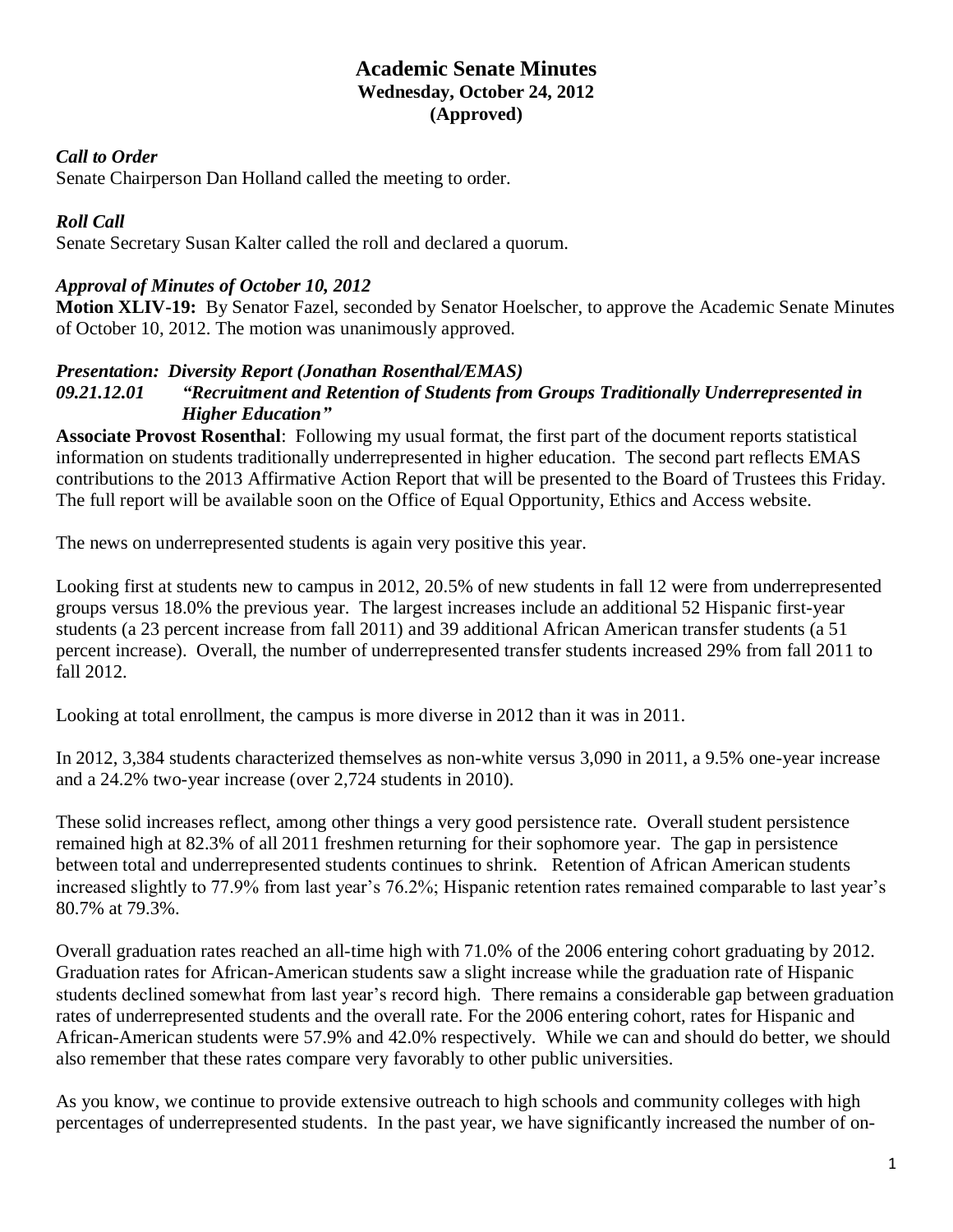site application workshops, added a third Chicago-based counselor who will concentrate on recruiting Hispanic students, and increased the award level for the University Scholar program for underrepresented and firstgeneration students from \$5,000 to \$6,000 annually renewable for four years.

Finally, I might mention that like all of higher education, we are watching the Fisher v. University of Texas case that is currently before the Supreme Court. If the court weakens or in essence overturns the previous decision in Grutter v. Bollinger, we will be in a very different environment for recruiting students to higher education.

**Senator Kalter**: On page 2, that figure of 20.5% of students being from underrepresented groups—is that an all-time high?

**Dr. Rosenthal**: It is certainly a recent high. Back in the 90s, we tended to have larger overall percentages, but much lower graduation and persistence rates.

**Senator Kalter**: It said there that it includes international students and I wasn't sure that it included all international students or only those from underrepresented groups.

**Dr. Rosenthal**: Those from underrepresented groups.

**Senator Kalter**: My second questions have to with the American Indian/Alaskan Native numbers. Why do those numbers seem to be falling?

**Dr. Rosenthal**: We are heavily dependent on Illinois as a recruiting region where the Native American population is very small. If you look on page 3, you see that there is a drop off from 2010 to 2012, but a corresponding increase and we wonder how long it's going to continue with people reporting themselves as two or more races.

**Senator Kalter**: I am wondering what kind of targeted services we might offer to American Indian/Alaskan Native students and outreach programs. One of the things that is nationally recognized is they can feel extremely isolated. At some universities, the student services personnel will physically visit or get in touch by phone. Do we have any of those targeted services?

**Dr. Rosenthal**: We map racial ethnic groups by high school. We know in the state where there is a high percentage of Native American students, we actually go out and make a special visit for an on-site application process. We provide a lot of services generally to first generation students.

**Senator Kalter**: Three or four years ago, we talked about potentially hiring somebody in Student Services who was a specialist with skills in that area.

**Dr. Rosenthal**: We haven't lost track of your suggestion for hiring, but it is a matter of resources.

**President Bowman**: In this budget climate, hiring someone totally dedicated to less than 10 students is not an appropriate use of resources given that we offer an array of services that can address those special needs.

**Senator Kalter**: I certainly would never suggest that and did suggest that we hire someone with specialized skills that could target those students, but would serve the more general population.

**Senator Ellerton**: Several years ago, there was a very successful program geared for Hispanic students to introduce them to campus life, the Christmas Program. It was a short burst immediately prior to the semester. That met with a lot of credibility. It was discontinued because of lack of funding. Are you looking at, now that there is a larger critical mass of Hispanic students, ways that would provide that introduction to the university?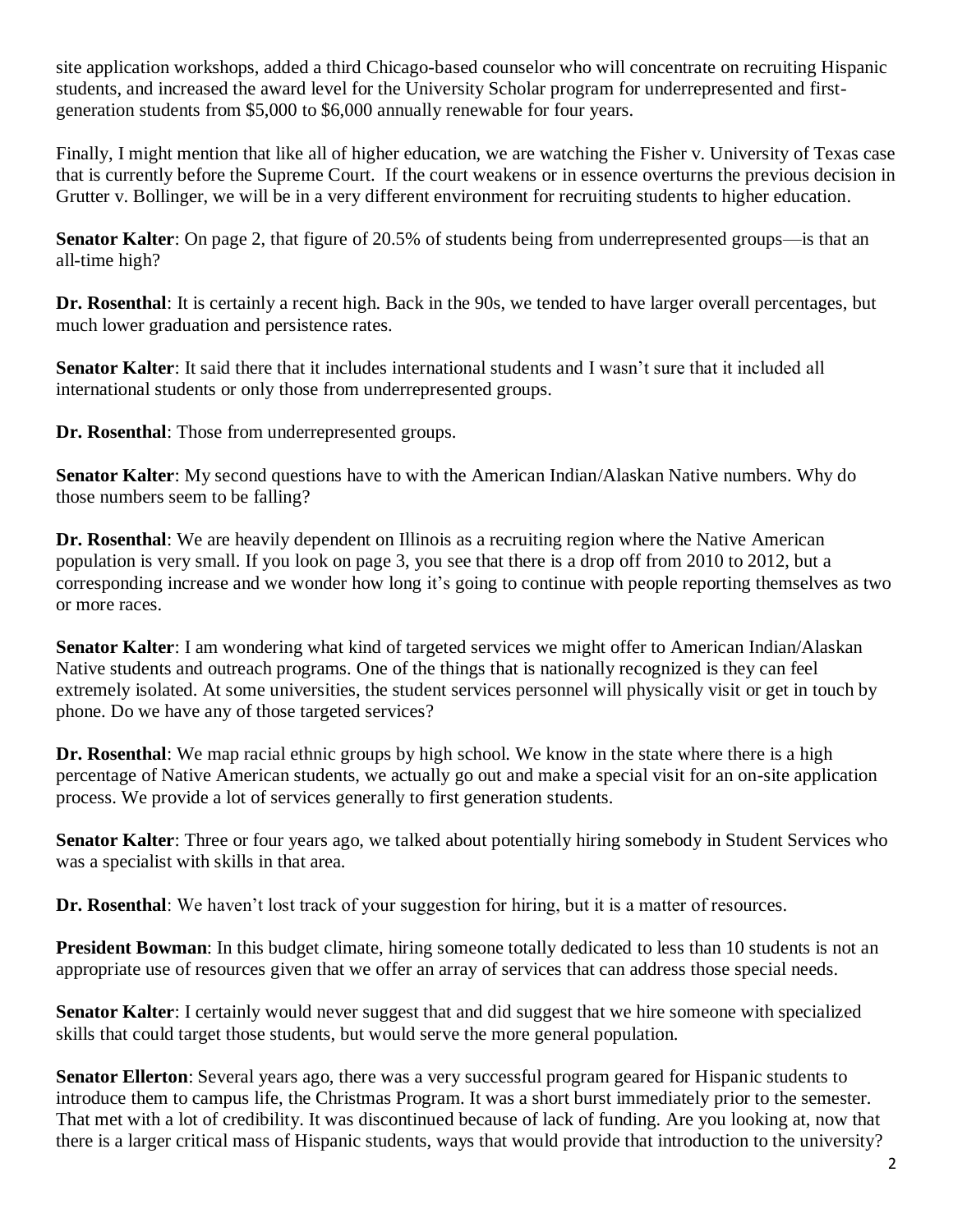**Dr. Rosenthal**: The Christmas Program was funded through the Gear Up Grant. Unfortunately, funding went to other kinds of programming. We have put another Spanish-speaking counselor in Chicago to try to help to bridge that gap. In general, we are constantly reevaluating the bridge program concept. Those tend to be very expensive. There is data that suggests they are not the most effective way of retaining students. We have put our resources for programming in the first year to provide for first-generation students.

**Vice President Dietz**: In response to Senators Kalter and Ellerton's comments, I would be happy to look into our Registered Student Organizations and other organizations that represent the underrepresented populations and give you an update.

**Senator Kalter**: That would be great. I also want to volunteer the services of the faculty of the Native American Studies Program for recruitment and retention.

**Senator ?:** Can you speak more about what would happen if the courts ruled in favor of the Fisher case?

**Dr. Rosenthal**: If Grutter were overturned, it would be overturning Affirmative Action programs. One of the successes we have had at building diversity on this campus is an increase in need-based programs.

# *Chairperson's Remarks*

**Senator Holland**: It is very close to Halloween. As a member of the Alcohol Taskforce, please drink responsibly.

### *Student Body President's Remarks*

**Senator Manno:** The Student Government Association has only two vacancies left. We currently have no oncampus senators for Watterson north and south. We are putting out a survey for students about where they would like more sustainable measures taken, particularly with the dining centers and the waste there with the togo policy. Last Wednesday, we hosted a congressional debate here. I was the moderator. I sent out an email to all of the students asking if they wanted any specific questions asked and I received a lot of feedback. Everyone there got to hear the top questions answered. Today, tomorrow and Friday, SGA is having a t-shirt swap to try to increase school spirit and the amount of ISU shirts that are seen on campus. We have 300 shirts. If a student has a shirt of another university, they can swap it out for an ISU t-shirt. We are going to be donating the other shirts.

# *Administrators' Remarks*

# • *President Al Bowman*

**President Bowman:** I would like to thank the admissions staff. Admissions hosted an open house that drew more than 3,000 students. The fall 13 application cycle is off to a very strong start. The governor's staff has directed us to work with the Capital Development Board on coordinating a press announcement for the Fine Arts Complex. \$7.5 million has been released for the planning stage. You may have seen media reports about the potential of closing a public university due to budget shortfalls. That statement was made in reference to some pretty contentious ASCME negotiations that are underway. The governor wants the union to accept wage and benefit cuts, but there has been no conversation in Springfield about closing a public university. For the second consecutive year, for-profit universities have seen steep enrollment declines.

**Senator Bushell:** You mentioned \$7.5 million for the CFA Complex. Is that up from \$5.4 million?

**Vice President Layzell**: It's actually \$54.2 million. What President Bowman is referencing is just the planning stage.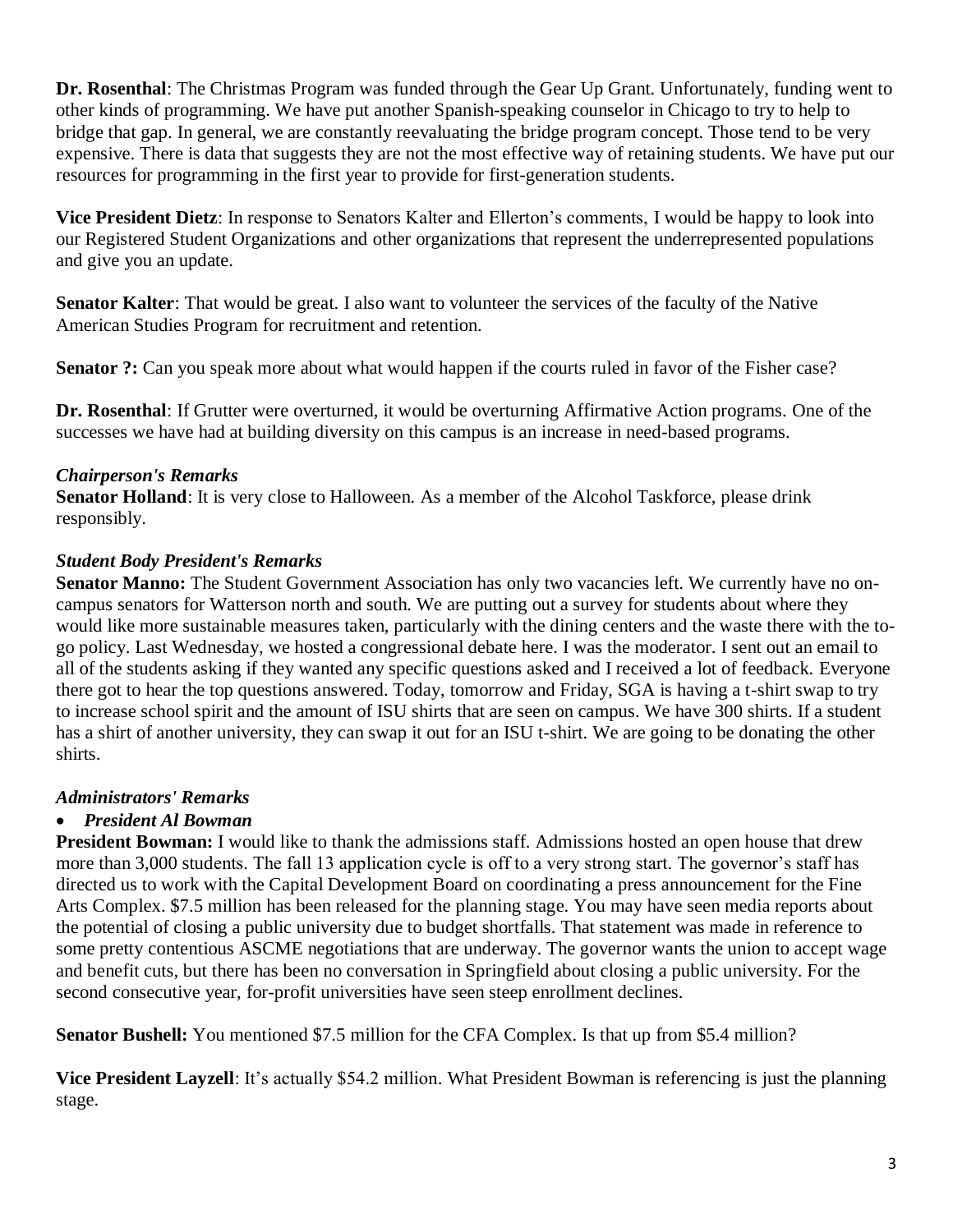**Senator Weeks**: There is a proposed Constitutional amendment in regard to our pensions. Can you remind us of what that is?

**President Bowman**: There is a Constitutional amendment on the ballot in the upcoming election. If it were passed, it would require a three-fifths majority in the General Assembly in order to increase pensions. I am not sure that the general public knows enough about it to even vote. We are hopeful that it will be defeated.

**Senator Horst**: Have you thought about how the planning is going to proceed for the Fine Arts Complex? Will there be faculty involvement?

**Provost Everts**: There will be lots of opportunities for input.

### • *Provost Sheri Everts*

**Provost Everts:** The Associate Vice President for Research and Graduate Studies search will be chaired by Anu Gokhale. Darrell Kruger will serve as secretary. Senator Holland has also requested faculty to serve on that committee per policy. Dr. Kim Pereira has announced that he will be returning to the faculty July 2013, so we also searching for a Director of the Honors Program. Dr. Patrick O'Sullivan left last year to return to a position in his home state, so we are also searching for a new Director of CTLT. Dr. Kathleen McKinney retired from ISU and her position as the first cross-endowed chair in the Scholarship of Teaching and Learning.

**Senator Kalter**: Is it a national search? Can anyone apply?

# **Provost Everts:** Yes.

# • *Vice President of Student Affairs Larry Dietz*

**Vice President Dietz:** We had some water damage in Watterson Hall last night when an individual hung their clothing from one of the sprinkler heads. A number of students were impacted by that. We are doing clean up and trying to help students find new books if that is the case. They are still giving out flu shots, so if you are interested, please sign up at Student Health Services. Family Weekend for next year is going to be the weekend of October 26 and we have just signed Bill Cosby as one of the individuals who will perform.

**Senator Wingfield**: In terms of the water damage at Watterson, will there be any compensation for students who may have had materials damaged?

**Vice President Dietz**: We are looking at that right now. Oftentimes, the computers are the first aspect so we are looking at our insurance company. For their immediate needs, students have been asked to talk to their housing folks and our Dean of Students Office.

#### • *Vice President of Finance and Planning Dan Layzell*

**Vice President Layzell:** On the state budget end, we have received just about 90% of FY12. We expect to receive the remainder by the end of the calendar year. We have yet to receive any of our appropriation for FY13. On Educating Illinois, the provost and I will be meeting with the taskforce again tomorrow to go over a revised version of the draft. We expect to submit a final draft this semester. We are making good progress on the Hancock renovation. The first phase of the Hovey project is to take care of the front entrance. That should be completed by the end of this calendar year. We will begin the first floor renovation, which is where Financial Aid will move to. Construction should begin in the next few months. For those interested, there is an optional long-term disability program that is offered through ISU. The open-enrollment period begins November 1<sup>st</sup> through  $16<sup>th</sup>$ . If you have any questions, contact Human Resources.

# *Committee Reports:*

*Academic Affairs Committee: Senator Stewart – No Report*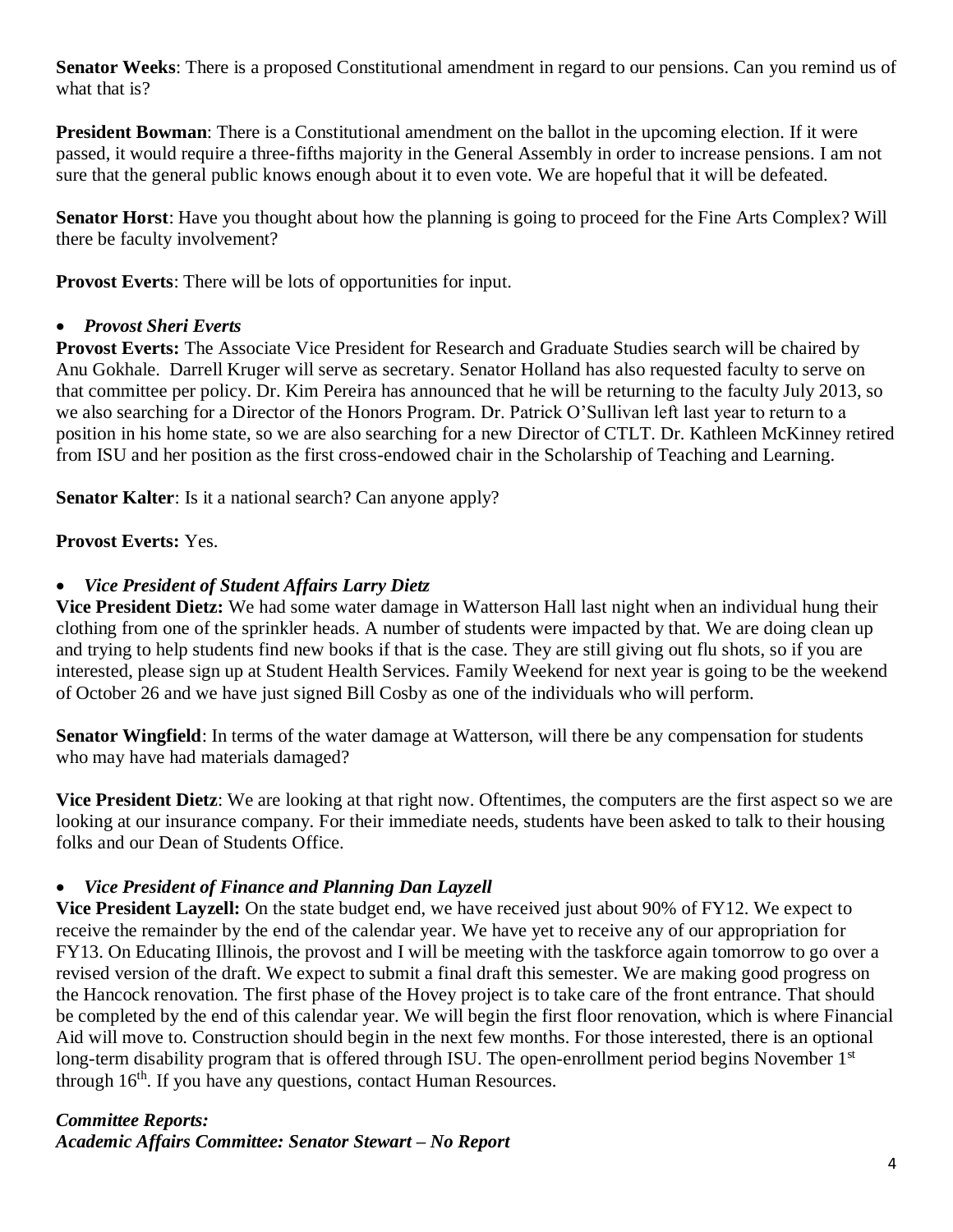#### *Administrative Affairs and Budget Committee:*

**Senator Kalter:** We met with the Provost and Mardell Wilson regarding the Academic Impact Fund.

#### *Faculty Affairs Committee:*

**Senator Horst:** We discussed revisions to the Academic Freedom Policy. We also discussed bringing language regarding mediation into the Ombudsperson Policy.

# *Planning and Finance Committee:*

**Senator Rich:** Our guest tonight was the Vice President of University Advancement, Erin Minné, and friends. The retention of alumni donors in one year went from 50% to 68%. We also got some information on the contributions of recent graduates. 2007 graduates have already set up a scholarship fund. We were encouraged as faculty and staff build on actions that contribute to long-run relationships that are beneficial to the university.

### *Rules Committee:*

**Senator Fazel:** We approved some changes to the Blue Book relative to the membership of the Planning and Finance Committee. We again discussed the elimination of the Civil Service Handbook. There is also a change in the Constitution because it mentions that handbook. We have decided on some recommendations to present to HR and the Civil Service Council to work on together.

### *Action Item:*

### *09.19.12.01 CTE Blue Book Revisions (Academic Affairs Committee)*

**Senator Stewart:** The changes in the Blue Book were made to reflect changes in the Council for Teacher Education Bylaws passed by the Senate last year.

**Motion XLIV-20:** By Senator Stewart to accept the changes to the Blue Book. The motion was unanimously approved.

#### *Information Items:*

*09.28.12.02 College Level Examination Program Policy (Academic Affairs Committee)* **Senator Stewart:** This was a review. There were a few typos. The U.S. Constitution only was taken out. Also, the U.S. Constitution Exam is no longer relevant.

#### *09.28.12.01 Undergraduate Proficiency Examination Policy (Academic Affairs Committee)*

**Senator Stewart:** There is a change in the phone number. There is a change that it is no longer the Office of the University Registrar. You can find this information at the Advanced Placement Program.

**Senator Horst:** Could you clarify for me if my department accepts an AP score, they don't have to offer a proficiency exam? I had a student who came into our program and reported that they had a 5 on the AP. This was incorrect. They had a 3. Now they want to take a proficiency exam. Is it the right of the department to offer that or not?

**Senator Holland**: We are getting an affirmative that it is up to the department.

# *10.11.12.03 Ombudsperson Policy – Revised (Faculty Affairs Committee)*

**Senator Horst:** There is one slight change that happened in Executive Committee. Under procedures, the text that we are adding is in the fourth paragraph. It originally started with the word selection of members of the Ombudsperson Council. That has been changed to discovery.

**Senator Kalter**: My recollection of that discussion is that we debated that but we never decided on discovery.